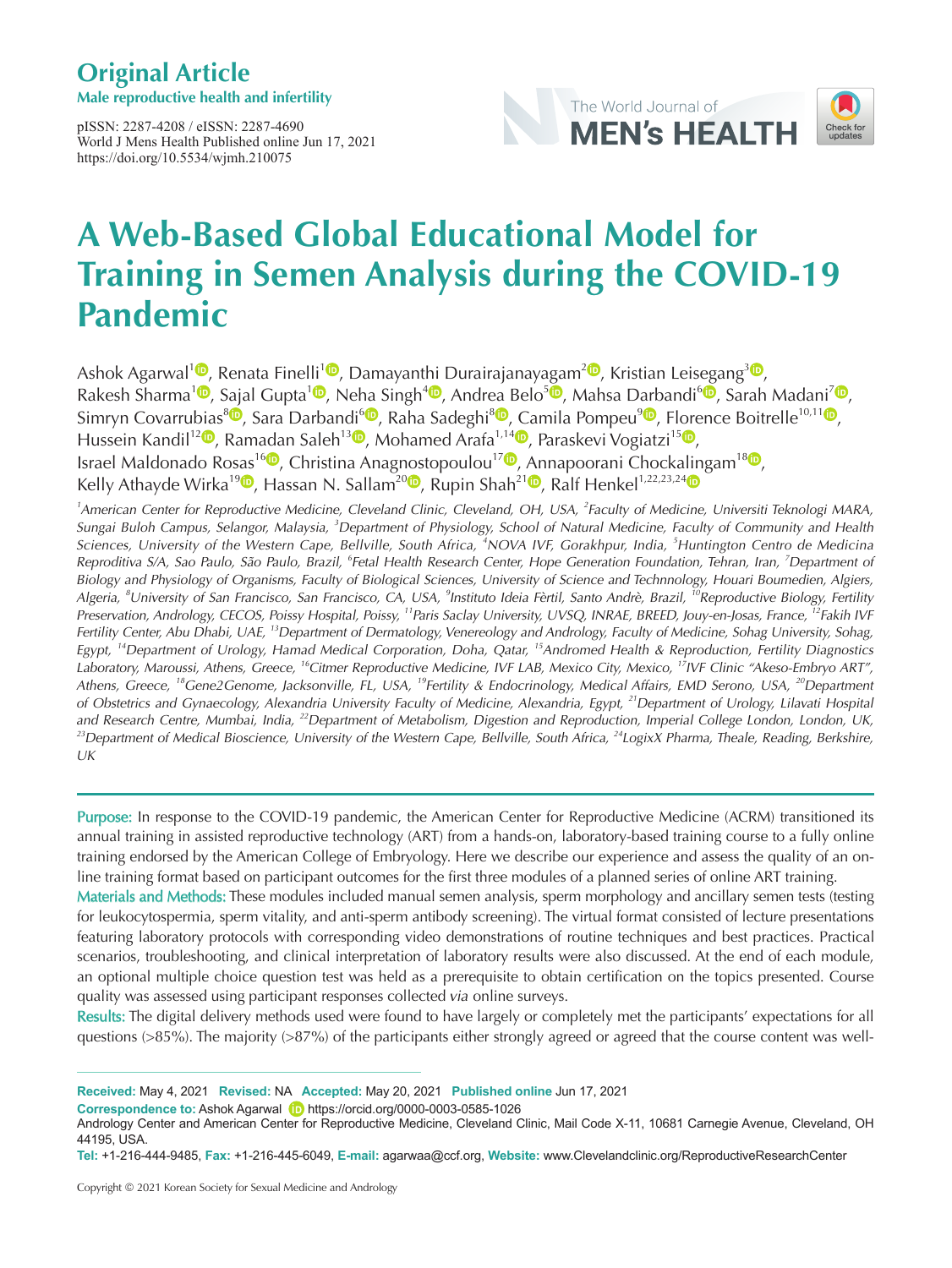

structured with appropriate depth, and that their overall expectations of the course had been met. Conclusions: This training format appears to be a realistic teaching option to freely share highly specialized expertise and technical knowledge with participants from anywhere in the world with varying levels of competency or experience.

Keywords: Andrology; Education, distance; Semen analysis; Surveys and questionnaires

This is an Open Access article distributed under the terms of the Creative Commons Attribution Non-Commercial License (http://creativecommons.org/licenses/by-nc/4.0) which permits unrestricted non-commercial use, distribution, and reproduction in any medium, provided the original work is properly cited.

## **INTRODUCTION**

Infertility affects between 2.5% and 12% of couples worldwide, with male factor infertility solely accounting for 20% to 30% and contributing to 50% of the overall infertility cases [1]. In the United States alone, infertility affects 9.5% of men [2]. The clinical evaluation of male infertility is based on the semen analysis where the results can significantly influence the diagnostic interpretation and management. While many clinicians rely on semen parameters as a surrogate marker of a man's ability to father a child, the results of semen analysis should, however, be interpreted with caution considering its inherent limitations [3,4].

A properly performed semen analysis and an adequate clinical examination of the male along with questions regarding current medical conditions and lifestyle circumstances that could affect sample quality, can provide valuable information related to a man's fertility potential. This information facilitates a better understanding of the physiology of the reproductive organs and the underlying causes of dysfunction [5- 7]. However, manual semen analysis has its inherent challenges associated with high subjectivity, lack of standardization, inadequate quality control and quality assurance, as well as inadequate assessment of competency, and training of laboratory personnel performing the test [7,8]. Unlike sperm concentration and motility, sperm morphology has even more subjectivity in reporting the results, with increased intra- and intervariability [8-10]. Therefore, quality control is imminent in preventing such variations and retaining uniformity in all assessments by all operators. This includes preanalytical (test requisition, correct sample collection, delivery of sample), analytical (mixing and loading of sample, correct preparation of smears or calculation of results), and post-analytical (correct reporting of results to the clinician) indicators. To minimize errors, daily, weekly, or monthly quality control of reagents and equipment is imperative. It is also important to identify and document the sources of error in sperm concentration, motility, and morphology. Several factors are responsible for variation in the results of sperm morphology, including differences in the methods used to prepare and stain specimens, differences in proficiency among technicians, and inherent differences in classification criteria and methods [11]. Thus, it is essential to have step-by-step protocols (Standard Operating Procedures), conduct training, and assess the performance of laboratory personnel using proficiency testing material and test competency assessments at regular intervals [6,12].

Hands-on laboratory training sessions are critical to grasp an understanding of safe laboratory practices, correct use and setup of the microscopes, learn stepby-step methodology to conduct a proper semen analysis, and to troubleshoot possible errors. Furthermore, it should also encourage the trainee to participate in interactive discussion and teaching sessions. The performance of the trainee in semen analysis can be successfully evaluated by both the assessment of competency in adequately performing semen analysis and the assimilation of information delivered by multiple choice question (MCQ). In the past eighteen years that the hands-on assisted reproductive technology (ART) training program has been running at the American Center for Reproductive Medicine (ACRM), over 200 candidates from more than 45 countries have been successfully trained. ACRM's ART training program focuses on teaching candidates the newest practical techniques in both routine and advanced andrology. The Case Western Reserve University has recognized this ART training program with a Scholarship in Teaching Award. Most trainees found the program to be invaluable in terms of theoretical background and hands-on guidance, received by expert instructors at a pace that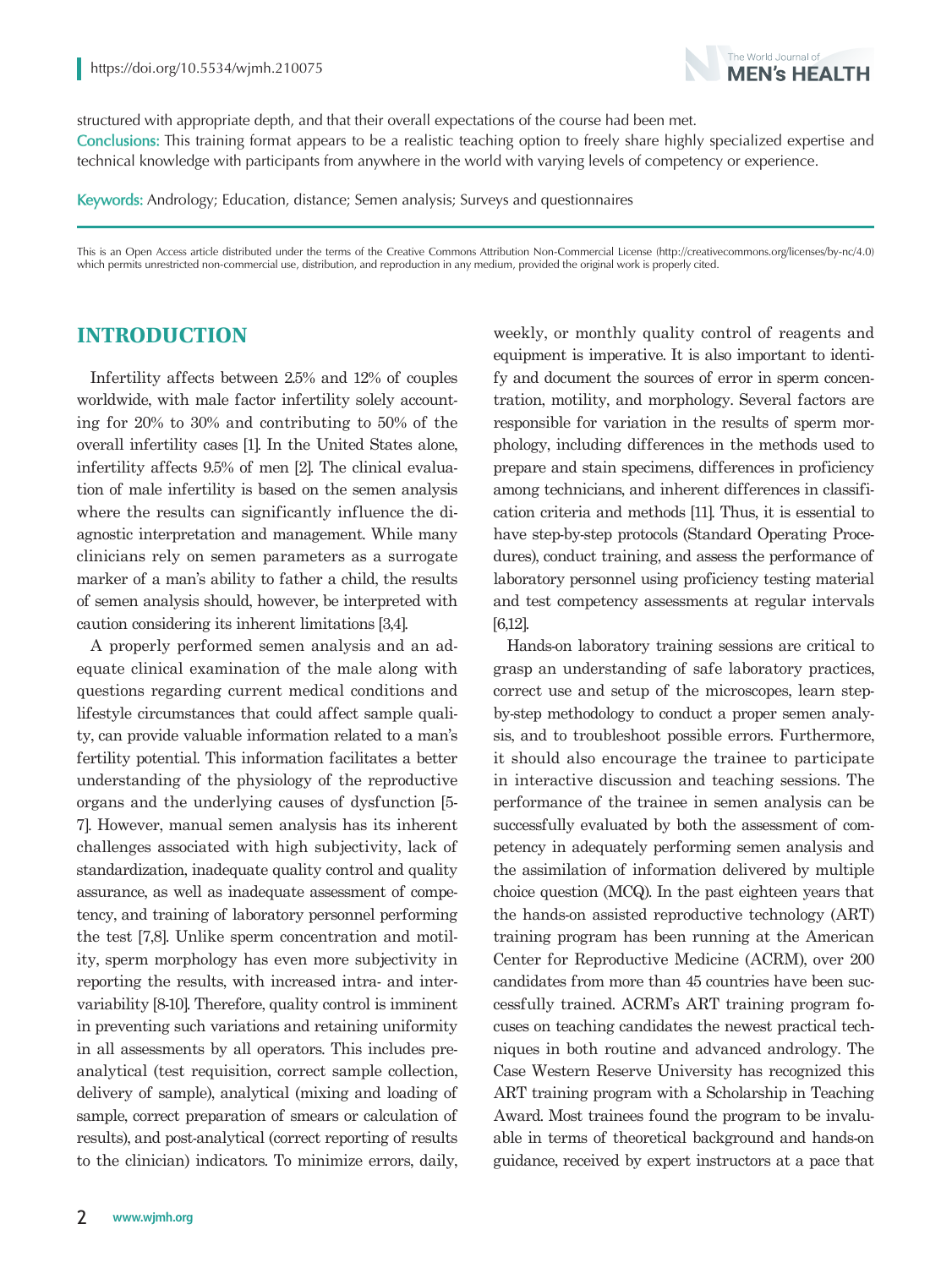

was best suited for their individual abilities.

However, during the COVID-19 pandemic with all its accompanying restrictions, the hands-on laboratory training had to be converted to a virtual training model (format) that utilizes PowerPoint presentations along with video demonstrations of the laboratory techniques presented by course speakers. The target participants for these virtual ART training courses included laboratory technologists, embryologists, undergraduate students, andrologists, and medical graduates among others.

The objective of this study is to evaluate the quality of the first three modules 1A, 1B, and 1 of the virtual training course on semen analysis based on the participants' responses to an online survey.

## **MATERIALS AND METHODS**

## **1. Online assisted reproductive technology training: participant registration**

The first 3 sessions of the virtual ART training program focused on manual semen analysis (Module 1A), sperm morphology (Module 1B), and ancillary semen tests (Module 1). Participants registered free of cost for each module by completing a short Google Form, where they were asked to fill in their personal details as well as a certified identification document to verify participant credentials. Besides being a user-friendly method, Google Forms was the most suitable approach as it automatically generates graphs and a comma-separated value (CSV) file containing all the responses collected. The link for registration *via* Google Form was posted on different platforms including LinkedIn, Facebook, Instagram, and WhatsApp. Following registration for each module, participants were included into Whats App groups, formed to serve the respective number of participants. WhatsApp was used as the main communication platform to inform participants about the training and for direct communication with the course coordinators in potential queries or further guidance on the course. Moreover, all documents pertaining to course organization were posted on WhatsApp in English and translated in Spanish, Persian, Portuguese, French, and Arabic by a team of 9 international coordinators to provide information that was easily understood, particularly for candidates who were not native English speakers. However, as the course content was entirely in English, having the English language as a

first or second language was a pre-requisite for all participants. Informative videos or audio messages were recorded as short clips to facilitate the receipt of the information.

#### **2. Reading material**

Scientific literature, including reviews, original studies, guidelines, and protocols, were made available in advance to all registered participants in a Dropbox folder. Participants were highly encouraged to read the shared documents before attending the corresponding training session. The access link to the relevant folder was shared in the description box of each WhatsApp group. For Module 1A, the reading material covered topics such as spermatogenesis, the importance of basic semen analysis in the diagnostics of male infertility, the impact of COVID-19 on performing laboratory procedures, and the importance of quality control in an andrology laboratory. For Module 1B, topics included the importance of sperm morphology evaluation in clinical practice, the technical challenges associated with sperm morphology evaluation, the staining techniques used, the importance of a quality control program in morphology evaluation, and the role of sperm morphology evaluation in ART setting. Finally, the reading material provided for Module 1 included testing for leukocytospermia, sperm vitality, antisperm antibody screening, azoospermia, post-vasectomy screening, retrograde ejaculation, and sperm count.

#### **3. Training sessions**

Online training sessions were conducted using the Cisco WebEx platform. Detailed and step-by-step instructions about how to connect through this platform were shared with all registered participants *via* Whats App. Before each training session, 2 "practice sessions" were organized to allow participants to familiarize themselves with using the WebEx platform and to solve any possible technical issue that arose. During these practice sessions, coordinators were available to answer any of the participants' questions about the use of this platform and to provide technical support. The link to the training session was shared in the Whats App group one day before the official commencement of the course. The training sessions for Modules 1A, 1B, and 1 were conducted on November 10, 2020, December 8, 2020, and January 12, 2021, respectively. These live sessions were hosted on the WebEx platform with a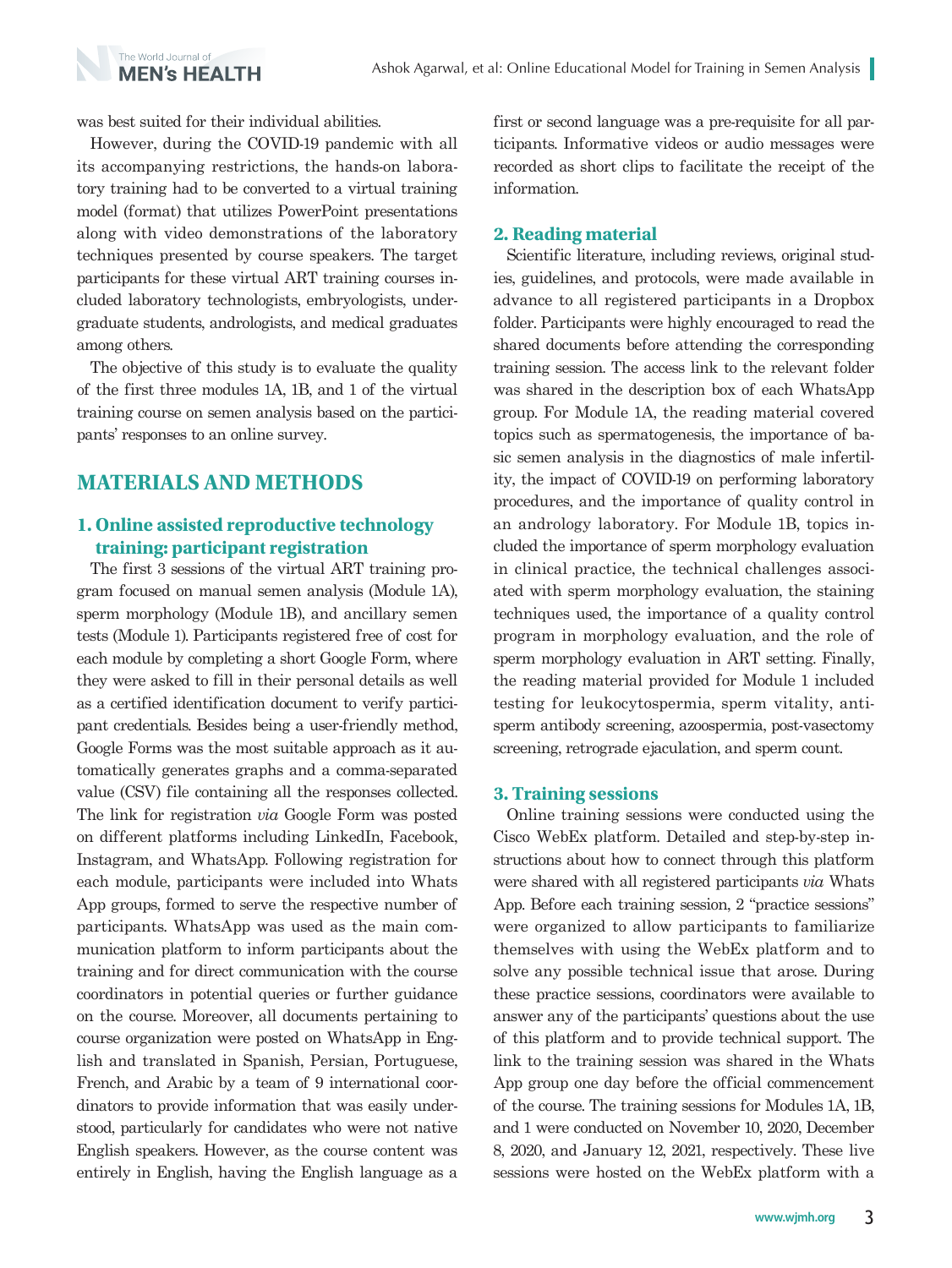maximum capacity of 1,000 participants. An additional streaming link was provided to the participants who were not able to join directly *via* WebEx.

#### **4. Objectives of training modules**

The objectives of Module 1A were first to recognize essential steps for the reproductive labs and IVF (*in vitro* fertilization) clinics engaged in fertility testing as well as gamete cryopreservation to protect their patients and employees from COVID-19. Second, to provide knowledge and understanding of the importance pertaining to regular quality control and quality assurance in the Andrology laboratory. In addition, trainees would acquire knowledge and understanding of conducting a manual and automated semen analysis. The trainees were provided with information regarding the steps involved in laboratory procedures including the microscopic and macroscopic examination. The trainees were also given lectures by a specialized clinician to help them understand the reference ranges for normal semen parameters and definitions of various categories of abnormal semen parameters.

The focus of Module 1B was the accurate assessment of sperm morphology parameters. The speakers explained sperm morphology with its specific morphological features and a brief overview of the historical development and definition as 'strict criteria'. The lectures highlighted normal and most frequent abnormal morphological presentations of human spermatozoa, and their association with male fertilization potential as well as to certain andrological conditions.

The objectives of Module 1 were to summarize the significance of ancillary tests such as leukocytospermia, sperm vitality test and antisperm antibody test and highlight the use of specialized test such as nuclear fast red and picroindigocarmine (NF-PIC) staining in azoospermia samples for assessment of cryptozoospermia (condition where sperm are not observed in fresh preparation, but only after centrifugation of the ejaculate) [6]. Another important objective was to develop an understanding of the applicability of these tests in a clinical setting. The lectures explained the relevance of each test by giving different laboratory and clinical scenarios. Futhermore, the importance of quality control, quality assurance, and competency assessment were covered for all the ancillary tests. Finally, topics also covered the importance of screening and reporting of results in post-vasectomy patients as per the American Urological Association (AUA) guidelines [13].

The World Journal of **MFN's HFAITH** 

#### **5. Development of the lecture material**

The lectures were prepared by each speaker with the support of the ACRM management team through extensive rounds of revision based on the feedback of international collaborators and experts in male infertility and ART. Each lecture was prepared based on the most updated evidence published in the literature and citing currently available guidelines and regulatory standards, such as Code of Federal Regulations (CFR) and Clinical Laboratory Improvement Amendments (CLIA). Lectures were delivered in real-time with the exceptions of few speakers who were in a different time zone or having connectivity issue. In these cases, pre-recorded video of their lectures were projected during the training sessions.

Protocols were illustrated and discussed in depth by showing images and videos recorded personally by the speakers to better present the routine laboratory practice and make the course participants feel as if they were live in the laboratory. Finally, practical laboratory and clinical scenarios were discussed along with troubleshooting and the clinical interpretation of laboratory results.

#### **6. Multiple choice question test**

At the end of the two-hour training session, a link for an MCQ test was shared on each of the WhatsApp groups. The questions in the MCQ test were formulated by the relevant expert speaker in each section, collated and populated on the Google Forms platform. These questions were then moderated and revised independently by two or more international expert collaborators who were not involved in the management of the course. The aim of having the questions reviewed by independent experts was to help 1) maintain the standard of the questions and 2) ensure that the questions were clear, and easily understandable to a large international audience. The test included 40 to 60 questions based on the contents of each online module. The time allotted for each test ranged between 30 and 40 minutes, depending on the total number of questions in the test. The duration of the test was calculated considering 30 seconds per question, with additional time given for participants to provide their personal information (full name, email, country). Each question had only one correct answer, and no negative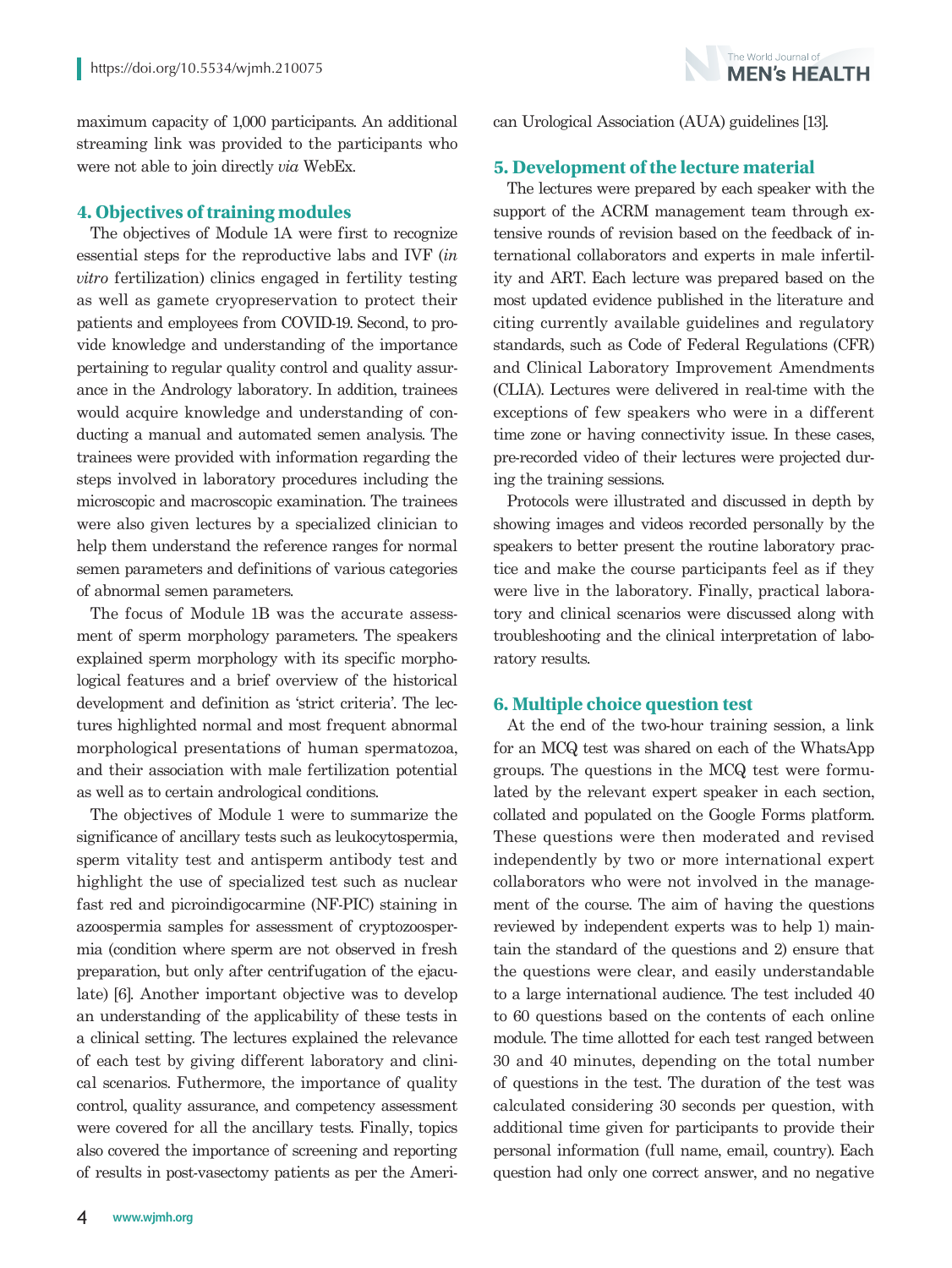

#### **Table 1.** Demographics of participants who answered the surveys for Modules 1A, 1B, and 1

|                                                          | <b>Number of participants</b> |                               |                       |                                                |
|----------------------------------------------------------|-------------------------------|-------------------------------|-----------------------|------------------------------------------------|
| Category                                                 | Module 1A<br>$(n=888)$        | <b>Module 1B</b><br>$(n=796)$ | Module 1<br>$(n=760)$ | <b>Total across all 3</b><br>Modules (n=2,444) |
| Age (y)                                                  |                               |                               |                       |                                                |
| $18 - 25$                                                | 197                           | 180                           | 166                   | 543                                            |
| $26 - 35$                                                | 407                           | 357                           | 336                   | 1,100                                          |
| $36 - 45$                                                | 211                           | 189                           | 187                   | 587                                            |
| $46 - 55$                                                | 60                            | 57                            | 58                    | 175                                            |
| $56 - 65$                                                | 13                            | 12                            | 12                    | 37                                             |
| $>65$                                                    | $\mathbf 0$                   | 1                             | $\mathbf{1}$          | 2                                              |
| Qualification                                            |                               |                               |                       |                                                |
| Undergraduate                                            | 15                            | 17                            | 12                    | 44                                             |
| <b>BSc</b>                                               | 189                           | 184                           | 185                   | 558                                            |
| MSc                                                      | 281                           | 258                           | 249                   | 788                                            |
| <b>MS</b>                                                | 19                            | 12                            | 11                    | 42                                             |
| MD or MBBS                                               | 184                           | 174                           | 171                   | 529                                            |
| <b>MVSc</b>                                              | 8                             | $\overline{7}$                | 7                     | 22                                             |
| PhD                                                      | 101                           | 87                            | 86                    | 274                                            |
| <b>DVM</b>                                               | 9                             | 6                             | 1                     | 16                                             |
| Others                                                   | 82                            | 51                            | 38                    | 171                                            |
| Vocation                                                 |                               |                               |                       |                                                |
| Academic                                                 | 31                            | 70                            | 60                    | 161                                            |
| Undergraduate student                                    | 38                            | 35                            | 30                    | 103                                            |
| Postgraduate student                                     | 83                            | 77                            | 73                    | 233                                            |
| Andrologist in training                                  | 33                            | 20                            | 25                    | 78                                             |
| Embryologist in training                                 | 109                           | 98                            | 94                    | 301                                            |
| Practicing andrologist                                   | 66                            | 77                            | 78                    | 221                                            |
| Practicing embryologist                                  | 237                           | 205                           | 209                   | 651                                            |
| Clinician                                                | 149                           | 155                           | 133                   | 437                                            |
| Others                                                   | 142                           | 59                            | 58                    | 259                                            |
| Years of experience                                      |                               |                               |                       |                                                |
| $<$ 2                                                    | 342                           | 317                           | 296                   | 955                                            |
| $2 - 5$                                                  | 250                           | 228                           | 209                   | 687                                            |
| $5 - 10$                                                 | 151                           | 131                           | 130                   | 412                                            |
| $>10$                                                    | 145                           | 120                           | 125                   | 390                                            |
| Location                                                 | 878                           | 784                           | 751                   | 2,413                                          |
| Africa                                                   | 124                           | 137                           | 143                   | 404                                            |
| Asia                                                     | 445                           | 390                           | 392                   | 1,227                                          |
| Australia                                                | 3                             | 2                             | 1                     | 6                                              |
| Europe                                                   | 89                            | 75                            | 66                    | 230                                            |
| North America                                            | 37                            | 32                            | 25                    | 94                                             |
| South America                                            | 180                           | 148                           | 124                   | 452                                            |
| Total number of registered participants                  | 1,337                         | 1,173                         | 1,136                 | 3,646                                          |
| Number of participants who attended the virtual training | 1,002                         | 901                           | 826                   | 2,729                                          |
| Number of participants who took the online survey        | 888                           | 796                           | 760                   | 2,444                                          |
| Total number of participants who took the MCQ test       | 633                           | 826                           | 735                   | 2,194                                          |
| Total number of participants who passed the MCQ test     | 515                           | 570                           | 379                   | 1,464                                          |

BSc: bachelor of science, MSc: master of science in medicine or surgery, MS: master of surgery, MD: doctor of medicine, MBBS: bachelor of medicine and bachelor of surgery, MVSc: master of veterinary science, PhD: doctor of philosophy, DVM: doctor of veterinary medicine, MCQ: multiple choice question.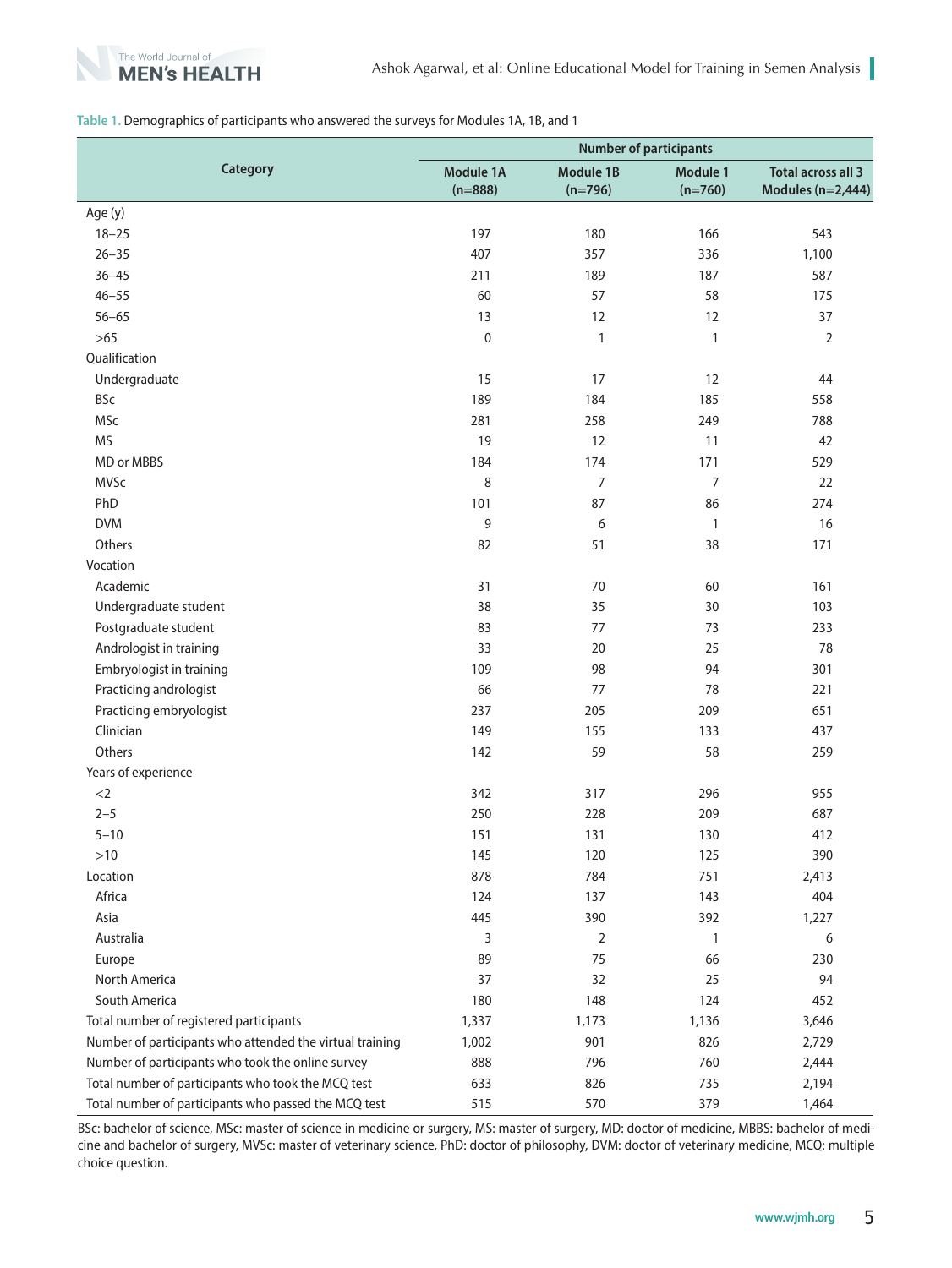marking was applied. In Module 1A, candidates passed the test if they scored more than 60%, while the passing score for Module 1B and Module 1 was increased to 65% in view of the overall difficulty of the questions. Participants who achieved a passing score in the MCQ test for a particular module received a special certificate of participation from the course organizers.

#### **7. Assessment of the module delivery surveys**

At the end of the MCQ test, participants were asked to complete an online survey created on Google Forms. Completing this survey was a requirement for participants in order to obtain the certificate, provided that they scored a passing mark in the post-course MCQ test. The link for the survey was also shared on each of the WhatsApp groups. The survey was constructed for collecting demographic data of the participants and to evaluate 5 components of the online ART training modules: 1) participants' evaluation of the application process and organization/handling of the course; 2) participants' evaluation of the technological tools (Dropbox, WhatsApp, WebEx) used during the course; 3) participants' evaluation of the faculty and speakers; 4) selfrating of knowledge pre- and post-online courses; and 5) self-reported benefits of attending the lectures. Survey results were used to improve the organization of the subsequent online module.

The survey questions were created and extensively revised by a team of international collaborators with expertise in teaching and learning, who were independent of the course management. The same survey questions were submitted at the end of each session for all 3 ART modules, except those related to the selfrating of knowledge pre- and post-online courses, as these questions were specific for the topics covered in a particular module.

#### **8. Statistical analysis**

Statistical analysis was performed using MedCalc statistical software version 19.7.4 (MedCalc Software bv, Ostend, Belgium). The answers were analyzed all together when the questions were common across all three modules, while answers for the self-rating of knowledge pre- and post-online courses were analyzed individually for each module. Some questions were optional, hence numbers of participants in the modules might vary slightly. Descriptive statistics of the participant cohort were represented as mean±standard deviation and median (interquartile range). Kolmogorov– Smirnov test for normal distribution was used to understand the distribution of data variables. Wilcoxon test for comparison was used to compare pre and post self-reporting of the participants' own performance based on the non-parametric distribution of data. A pvalue less than 0.05 was considered statistically significant.

## **RESULTS**



The online surveys were completed by a total of 2,444

CCF 2021 technology. **Fig. 1.** Digital delivery methods rated by the participants according to their expectations. ART: assisted reproductive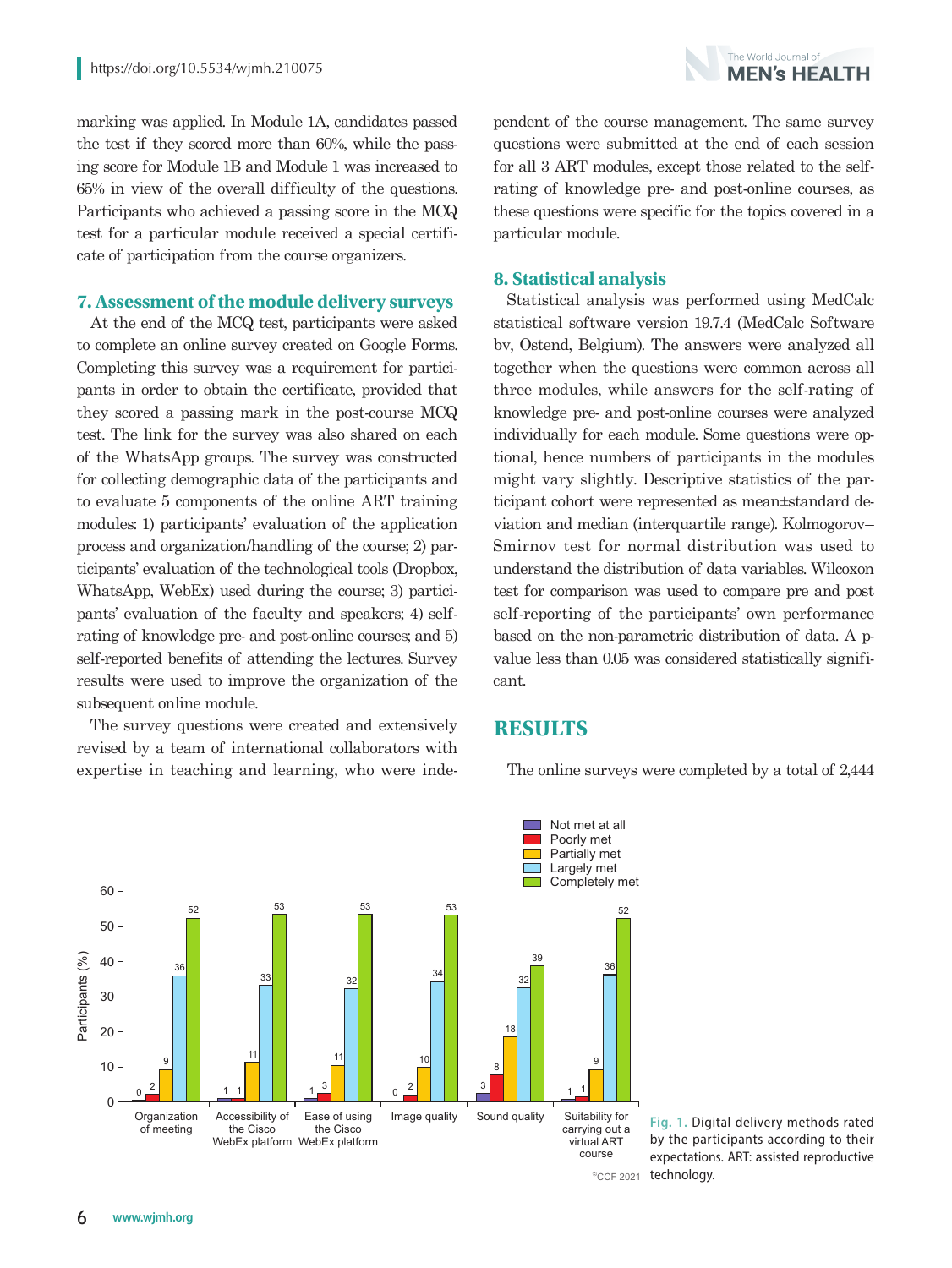

participants from 60 to 64 countries. The demographics of the participants who answered the surveys for Modules 1A, 1B, and 1 are depicted in Table 1.

The primary reason for the participants having attended the ART lectures was the same across all three modules, namely 'to improve knowledge, skills, and expertise in the field of andrology, male reproduction, ART, and infertility' (Modules 1A: 48.8%, 1B: 72.2%, 1: 68.0%). Other reasons for wanting to attend the courses included: learning contemporary techniques (Modules 1A: 8.1%, 1B: 10.5%, 1: 7.6%), the opportunity of obtaining a certificate (Modules 1A: 2.4%, 1B: 6.4%, 1: 8.1%) as well as for the chance to build a global network and career (Modules 1A: 0.4%, 1B: 1.7%, 1: 2.1%). Also, the main expectation from the online ART courses resonated well across all the three modules as 'to gain a better understanding of basics as well as recent advances in the field of andrology and human reproduction' (Module 1A: 59.0%, 1B: 52.7%, 1: 69.3%).

The evaluation of the technological tools/digital delivery methods used during the online ART course in all three modules is illustrated in Fig. 1. More than 85% of the participants responded positively that the digital delivery methods used had largely/completely met their expectations for all questions, except for the sound quality, where the percentage was equal to 71%.

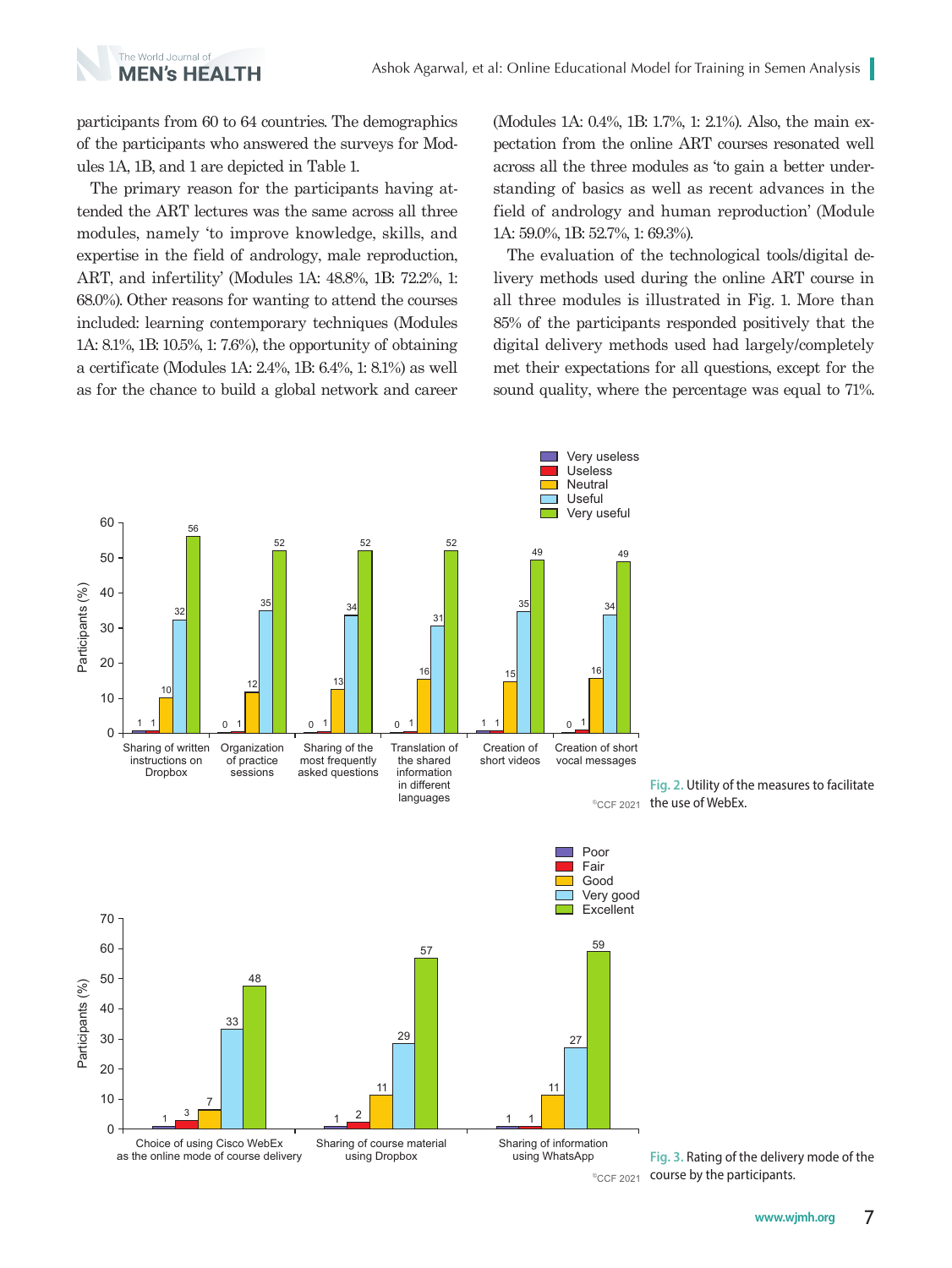

Similarly, the use of Dropbox for sharing written instructions, organization of practice sessions, sharing of the most frequently asked questions (FAQs), translation of the shared information into different languages, creation of short informative video clips, and voice messages were rated as either useful or very useful by more than 80% of the participants (Fig. 2). Although sharing of information using various electronic platforms was generally rated as very good or excellent by more than 80% of the participants, the preferred

platforms appeared to be WhatsApp with a rating of 86%, Dropbox (85%), and WebEx (81%) (Fig. 3). Overall, analysis of the responses related to the technological tools used in the online ART course showed that 51.7% of participants found this program to be very useful and the digital delivery methods had completely met their purpose. Moreover, 33.0% had found these tools to be helpful and very good, although 11.9% found them neutral and good.

More than 70% of the participants regarded the fol-



**Fig. 4.** Rating of aspects that were important for the participants. ART: assisted reproductive technology, ACRM: American Center for Reproductive Medicine, MCQ: multiple choice question.



CCF 2021 and delivery of the course contents. **Fig. 5.** Rating of the learning objectives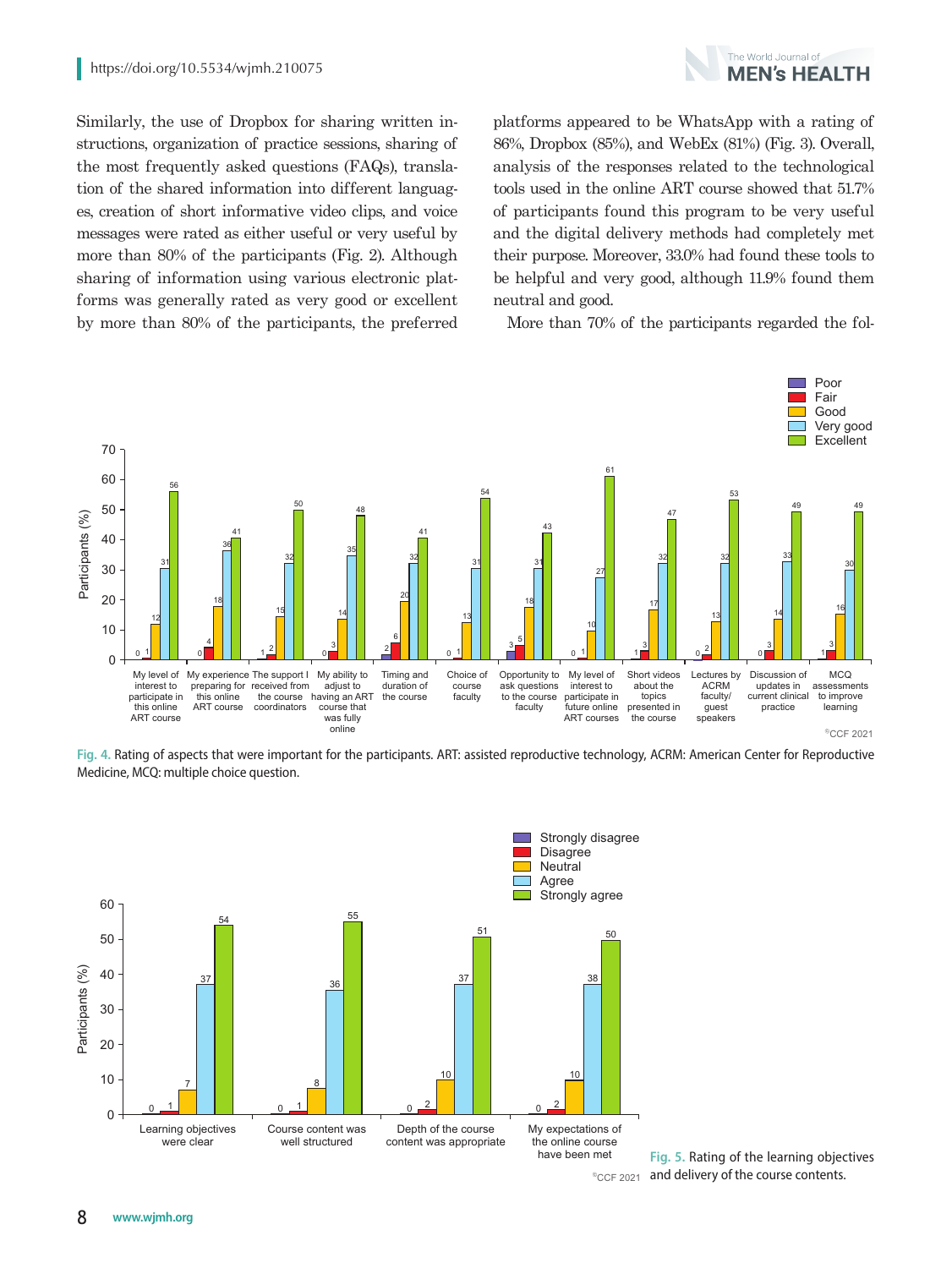

Lecture 3: Manual semen analysis and WHO 2010 reference values Lecture 4: Automated semen analysis

Lecture 5: Quality assurance and proficiency testing in an Andrology lab

Lecture 6: Interpretation of lab results in clinical management  $\epsilon_{\textrm{CCF 2021}}$ 

lowing aspects of program as either very good or excellent: 1) participants' level of interest in participating in the modules, 2) experience preparing for the courses, 3) course coordinators support, 4) ability to adjust to a completely online course, 5) timing and duration of the course, 6) choice of course faculty, 7) opportunity to ask questions, 8) level of interest to participate in future courses, 9) short videos about the lecture topics, 10) lectures given by the ACRM faculty/guest speakers, 11) discussion of updates in current clinical practice, and 12) MCQ assessments to improve learning (Fig. 4). The majority (>87%) of the participants gave ratings of either strongly agree or agree that the learning objectives were clear, the course content was well-structured and had appropriate depth and that, as an overall, their expectations of the course had been met (Fig. 5).

Out of 2,444 participants, 28.0% found the application process for the online ART Course to be straightforward, while it was perceived as complicated by 29.7% of the participants. On evaluating the role of the Course Coordinators in organizing the current online ART course, 47.1% of candidates were in strong agreement that the Course Coordinators helped stimulate their interest in the course content. While 58.1% of the participants strongly agreed that the Coordinators effectively used WhatsApp to share detailed information about the course, 51.0% found the Coordinators helpful in clarifying their doubts, 49.0% strongly agreed that the Coordinators were prompt in their feedback, and 53.3% of candidates found them always approachable

**Fig. 6.** Knowledge rating before and after taking Module 1A. SD: standard  $\degree$ CCF 2021 deviation. \*\*\*p<0.0001.



Lecture 1: Importance of strict criteria in assisted reproduction Lecture 2: Sperm morphology: step by step protocol and quality control Lecture 3: Sperm morphology evaluation by strict criteria Lecture 4: Sperm morphology and clinical management <sup>®</sup>CCF 2021



and courteous. Only about 3% of the candidates appeared not to have been satisfied with the Coordinators' performance.

The self-reported increase in the participants' knowledge following participation in these online lectures, as per the ratings provided by the participants before and after the lectures, was highly significant (p<0.0001) for all modules (Fig. 6-8). The self-reported benefits of participating in all three online ART modules and the ways how the information gathered was self-reported to help the participants in their line of work/area of

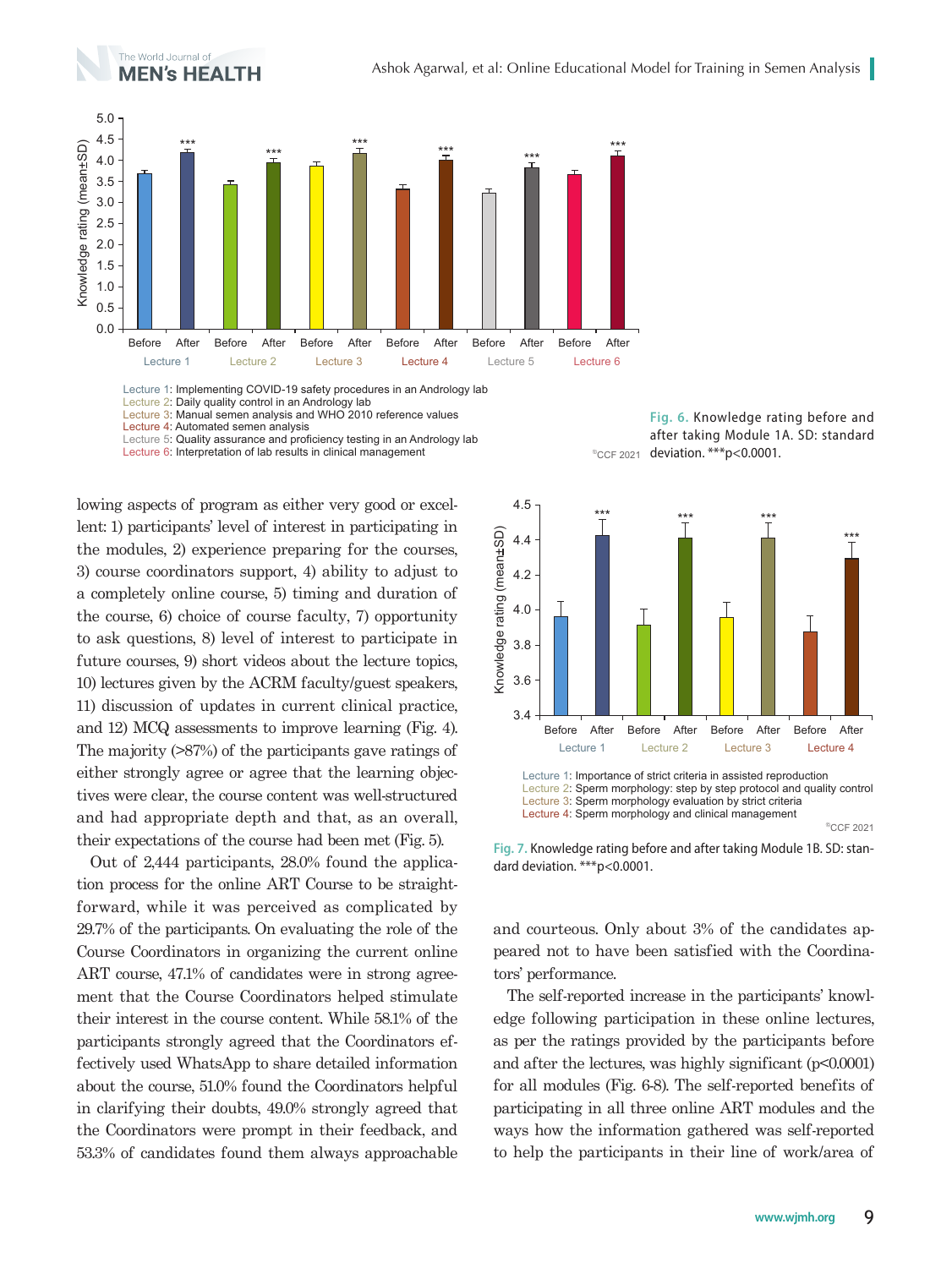

CCF 2021 tion. \*\*\* p<0.0001. **Fig. 8.** Knowledge rating before and after taking Module 1. SD: standard devia-

**Table 2.** Top self-perceived benefits of taking the course and the ways how the information gathered by the participants was self-perceived to help them in their line of work/field of study for all three online ART training modules

| Top self-perceived benefits of taking the course                                                 | No. of participants |
|--------------------------------------------------------------------------------------------------|---------------------|
| Deeper knowledge of Andrology, male reproduction, ART, and infertility                           | 1,987               |
| Learn more about good clinical practices in an accredited clinical Andrology lab                 | 1,417               |
| Learn more about contemporary techniques in Andrology/Embryology                                 | 1,283               |
| Opportunity to listen to talks from world-renowned scientists and/or clinicians                  | 1,163               |
| Opportunity to obtain a certificate endorsed by the American College of Embryology               | 986                 |
| Opportunity to aim for a year's worth of free membership with the American College of Embryology | 521                 |
| Opportunity to build a global network                                                            | 413                 |
| All of the above                                                                                 | 2                   |
| Others: "Get help for my field of study in animal reproduction"                                  |                     |
| Common responses of the ways how the information gathered was self-perceived to help the         |                     |
| participants in their line of work/field of study                                                | No. of participants |
| Implement strategies and protocols in my workplace                                               | 1,036               |
| Updating knowledge                                                                               | 888                 |
| Increase my knowledge of clinical guidelines to be followed                                      | 754                 |
| Improve my understanding of the protocols and the correct interpretation of results              | 665                 |
| Implement the quality control of instruments and procedures in my workplace                      | 572                 |
| Help in conducting my current research                                                           | 181                 |
| Learn about automated semen analysis                                                             | 58                  |
| Increase the level of biosafety in my workplace                                                  | 16                  |
| To do semen analysis in a standardized way                                                       | 10                  |

ART: assisted reproductive technology, SOP: Standard Operating Procedure.

study are listed in Table 2. The top 3 benefits were recognized as a deeper knowledge of 1) Andrology, male reproduction, ART, and infertility; 2) good clinical practices in an accredited clinical Andrology laboratory, and 3) contemporary techniques in Andrology/Embryology. The participants stated that the information

gathered from the modules would help them implement strategies and protocols in their own workplace and update their knowledge, amongst the other selected options. Additionally, the participants became more familiar with clinical guidelines, laboratory protocols and correct interpretation of the results, implementing

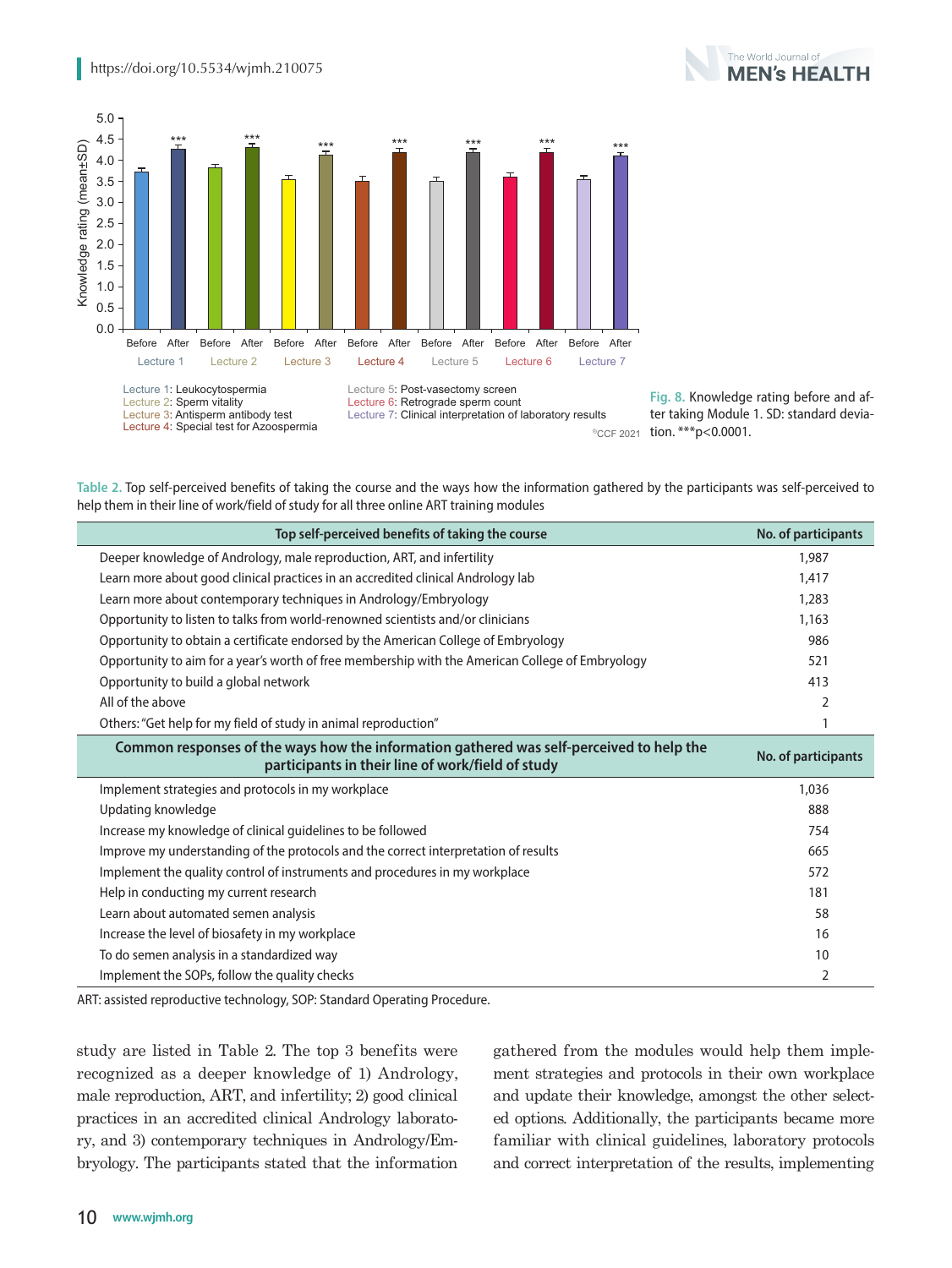the quality control of instruments and procedures in their workplace, analyzing semen samples in a more standardized way, and increasing the biosafety level in their workplace.

## **DISCUSSION**

The World Journal of **MEN's HEALTH** 

The traditional ART training program organized by ACRM since 2004 has offered a unique opportunity for the participants to learn the latest techniques in routine and advanced Andrology along with the full spectrum of embryology-focused technology. In the last 18 years, the ACRM team has successfully trained over 200 candidates from more than 45 countries. The sudden disruption in face-to-face learning brought by the COVID-19 pandemic became an unexpected catalyst to convert the yearly ART training from the wellestablished traditional model to a fully online format for the first time.

The present study reports the quality of the first three ART training modules offered by the ACRM during the COVID-19 pandemic, which included modules on manual semen analysis, sperm morphology, and ancillary semen tests (evaluation of leukocytes concentration, sperm vitality and anti-sperm antibody). In recognition of the need for ART training to continue during the COVID-19 pandemic, the American College of Embryology (EMBCOL) supported ACRM's efforts of creating a unique opportunity and providing an accessible platform for both local and global candidates who needed ART training. Participants who achieved the pre-set passing score in the online MCQ test at the end of each ART training module were issued a certificate of participation endorsed by both the ACRM and the EMBCOL.

The majority (>87%) of the survey participants gave ratings of either strongly agree or agree that the learning objectives were clear, the course content was wellstructured and had appropriate depth, and that as an overall, their expectations of the course had been met. When designing teaching and learning, good quality design is associated with the following: "clear learning objectives, carefully structured content, controlled workloads for faculty and students, integrated media, relevant student activities, and assessment strongly tied to desired learning outcomes" [14]. In the ART course herein presented, the first step in the creation of an outline for the components in each training module

was to define clear objectives for the module as well as for each individual lecture within the respective modules. These specific objectives provided the broad structure for each module and the detailed topic covered. The learning objectives were designed to be clear cut and succinct. The course content and curriculum were created in a well-structured and comprehensive manner and helped define the objectives for each module.

Based on this, it appears that the ACRM was able to adequately modify the content of its annual ART course to suit the current needs of students amidst the COVID-19 pandemic, by switching to an e-learning approach. This has been previously shown to be useful in medical education [15,16]. Overall, the structured online delivery model with clear cut objectives in the CO-VID-19 era seems to have helped the trainees acquire the knowledge and skills of the subject matter related to Andrology despite the physical distancing.

The contents of the training modules comprised a collaborative effort between andrologists, reproductive biologists, and clinical male infertility experts to cover all the objectives of the course. The faculty involved in this online course was all established international experts in the fields of Andrology and human ART, as well as experienced technical supervisors at the ACRM.

Prior to each module, relevant course resources were shared with all registered participants. These pre-module reading materials were carefully curated by the ACRM for each specific module based on the importance and applicability of the resource material. There were several reasons for sharing the resources ahead of the course session. First, it allowed registered participants from mixed levels of competence to familiarize themselves with the key concepts that were going to be discussed during a particular ART training module. This approach prescribes to the cognitive load theory which describes how new learners possess a working memory with a limited capacity to process new information, while those who already have some prior knowledge on a topic advance by linking new information to pre-existing knowledge [17]. Thus, learners who are novices in a subject matter are quickly overwhelmed when exposed to vast amounts of new terminology and concepts in lectures. These learners usually end up relying on mere surface learning [18]. Moreover, having early access to the pre-module learning resources presented the participants with a sufficient window whereby to read and better understand the subject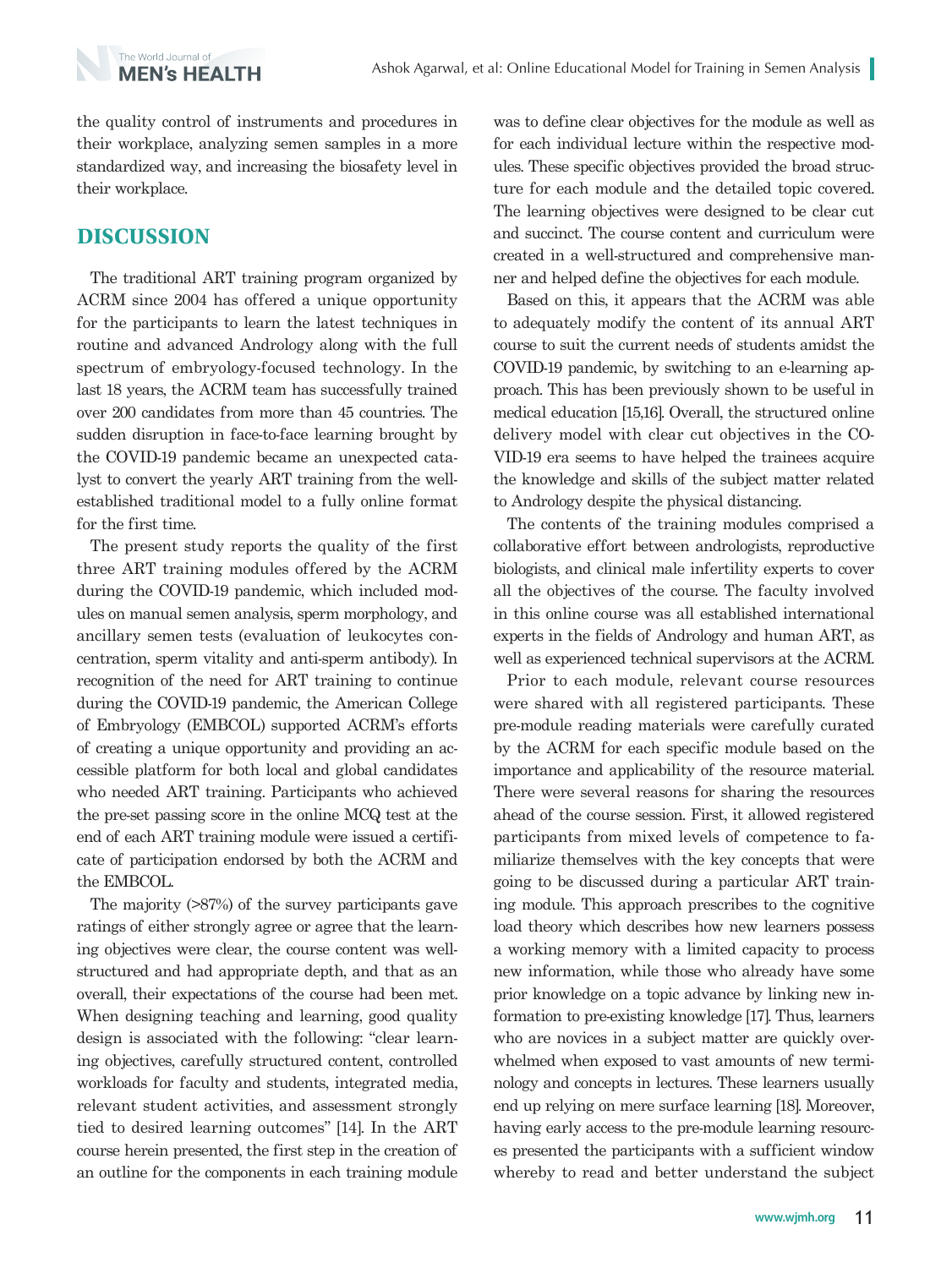matter at their own time and convenience. This could facilitate a deeper understanding, activate the appropriate knowledge connections that the participants may have initially lacked and steer their attention towards capturing information more comprehensively during the actual online session. As such, participants who engaged with the pre-module reading material could potentially have found it 1) beneficial in making the course topics easier to understand and follow, and 2) helpful in connecting with the new concepts in a more meaningful manner [17].

Although guidelines for the semen analysis are provided by the World Health Organization manual [6], the semen analysis process is reported to be prone to error and inconsistencies, including collection of semen samples, laboratory evaluation, and reporting of the results [9]. Here, the adherence to these guidelines does not necessarily provide good reliability of results due to lack of standardized records, technician subjectivity, and poor technician competence [9]. A large variation in the results is also reported between different laboratories [19]. Professional training is essential to improve the reliability of relevant semen analysis tests, where online training tools have been proposed to meet the needs of shrinking ART training courses globally [20].

Participants were required to complete and pass the MCQ component to qualify for conferment of the certificate in each online training module. However, a small percentage of trainees stated that they did not participate in the online assessment as they were either not well prepared or were not interested in taking the MCQ test. The goal of the MCQ test was to assess the understanding of the knowledge component of the candidates after the online training was provided.

The majority of the registered participants across all the three modules had taken the online MCQ test with very few opting not to do so. Based on participant feedback, one of the most common reasons given for not taking the optional MCQ test at the end of each module was the lack of stable internet access and/or intermittent connectivity. This is certainly a potential drawback of having an online assessment and this is discussed further below. Other reasons given by the participants for not having taken the MCQ tests were time constraints from concurrent work/study responsibilities, and having found out about the course and/ or joining the training sessions very close to the actual training dates.



The World Journal of **MFN's HFAITH** 

Despite having several clear advantages, online teaching also presents with certain limitations. While theoretical knowledge could easily be delivered online through concise lectures, certain skills still require a hands-on approach to be developed. This is particularly true for semen analysis and any laboratory protocols, which can be learnt well only through repeated practical training and experience. Moreover, although each lecture in itself was relatively short, the total length of time taken for the entire series of lectures within each module was adequate enough to require the participants to remain online for an extended amount of time. This presented a higher probability for the participants to become disengaged and get distracted than they would during a conventional in-person meeting [21].

The ability to attend the online sessions may have also been challenging for some participants due to either poor or unstable internet connectivity, or other reasons beyond the course management's control. For example, access to the platform used to host the online training platform (WebEx) is restricted in some countries (such as Iran, Algeria, and Nigeria amongst others) and therefore the participants from those regions had to rely on virtual private network (VPN) to ensure connectivity. During the first training session, this restriction resulted in a large number of candidates being unable to either complete the online MCQ test or they inadvertently obtained a lower score as they were in a rush to complete the test, fearing they would lose the internet access.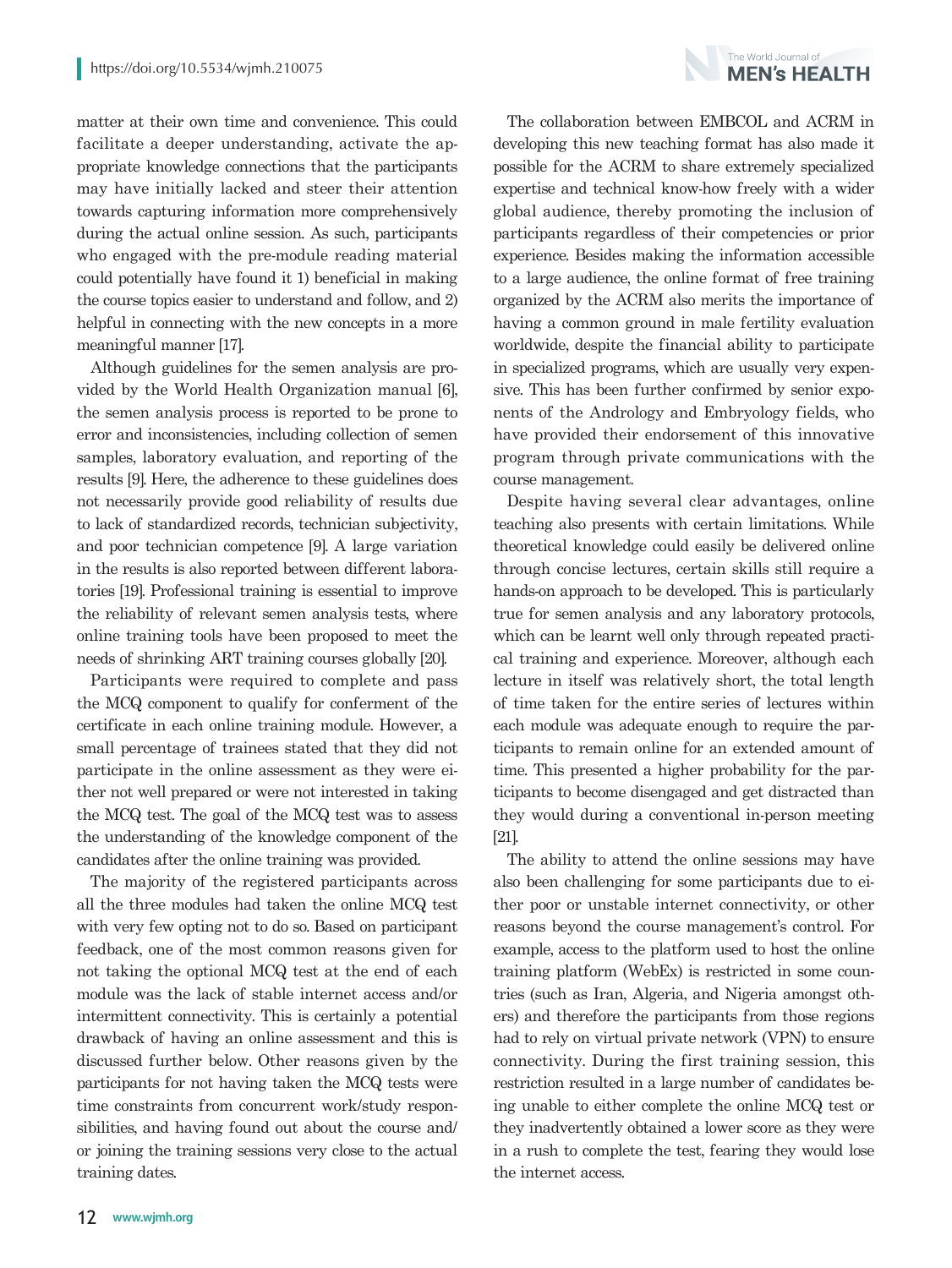

Taking these challenges into consideration, from the second session onwards, several measures were implemented to address the aforementioned issues when plausible. To navigate the connectivity issues due to restriction in certain regions, the team of coordinators was pro-active in providing VPN access to those participants who faced difficulties in joining the training sessions *via* WebEx. Additionally, the time allotted for completing the MCQ test was also lengthened. The minimum score needed to pass the module was set at 65%, although this score is considered akin to a grade D or grade point average (GPA) of 1.0 based on conventional American standards [22].

Each module was run as a 2 hours training session followed by an hour of the MCQ test. In Modules 1A and 1, there were six 15-minute lectures followed by one 15 minute Q&A session, while Module 1B had four lectures of 15 to 30 minutes, with one 10 minute Q&A session. The tight schedules in these half-day training sessions were just right for the delivery of lectures. As a result, not much time was available for interaction between speakers and attendees, which limited the opportunity for the speakers to immediately address any questions or doubts that the participants may have had [23,24]. Hence, the management relied on the survey results to gather participant feedback and identify any weaknesses in the general organization of the training.

It must be kept in mind that the nature of surveys as a strategy for identifying areas of improvement may inherently be biased. Although the survey responses were anonymized before being analyzed, desirability bias cannot be excluded [25]. This is linked to the human tendency of providing feedback which may be considered favorable by others. Another potential source of bias is the tendency of some participants to provide only extreme or neutral answers, which cannot be realistically addressed [26]. Furthermore, only a moderate percentage of participants were from English-speaking countries. To limit this bias, the survey was extensively revised by a pool of international coordinators as well as collaborators with large experience in teaching, to make each question understandable and unambiguous to an international audience. In future, the survey questions may also be translated into the first language of the participants in order to avoid comprehension bias.

## **CONCLUSIONS**

In conclusion, we report our experience in utilizing a web-based delivery model as an alternative to the conventional in-person training which had enabled the ACRM to provide continuous education on a global platform. We have shown that the online training for certain ART-related modules can be conducted by means of providing expert-led video demonstrations, power point presentations, clinical lectures, and online interactive e-learning activities. Moreover, complex issues in reproductive biology could be covered by interplay of both laboratory and clinical professionals. The application of several online-based communication tools such as WhatsApp, Dropbox and Cisco WebEx were instrumental in implementing the web-based delivery model.

Leading into the future, the success of this online training creates an emerging avenue for a blended form of learning with both in-person and online education platforms for the Andrology and embryology specialties involved in ART training. The impact of having a virtual modality in place of hands-on learning for ART laboratory professionals during the COVID-19 requires further investigation to determine its effectiveness by comparing to the traditional approach. This comparison will help improve the current strategies for teaching and learning in specialized fields like Andrology. In fact, the inclusion of the best features from both hands-on and e-learning approaches will enhance the design and the implementation of future teaching strategies.

## **ACKNOWLEDGEMENTS**

Authors are thankful to the artists from the Cleveland Clinic's Center for Medical Art & Photography for their help with the illustrations. The study was supported by the American Center for Reproductive Medicine.

#### **Conflict of Interest**

The authors have nothing to disclose.

#### **Author Contribution**

Conceptualization: AA, RSharma, SG, RF. Writing–original